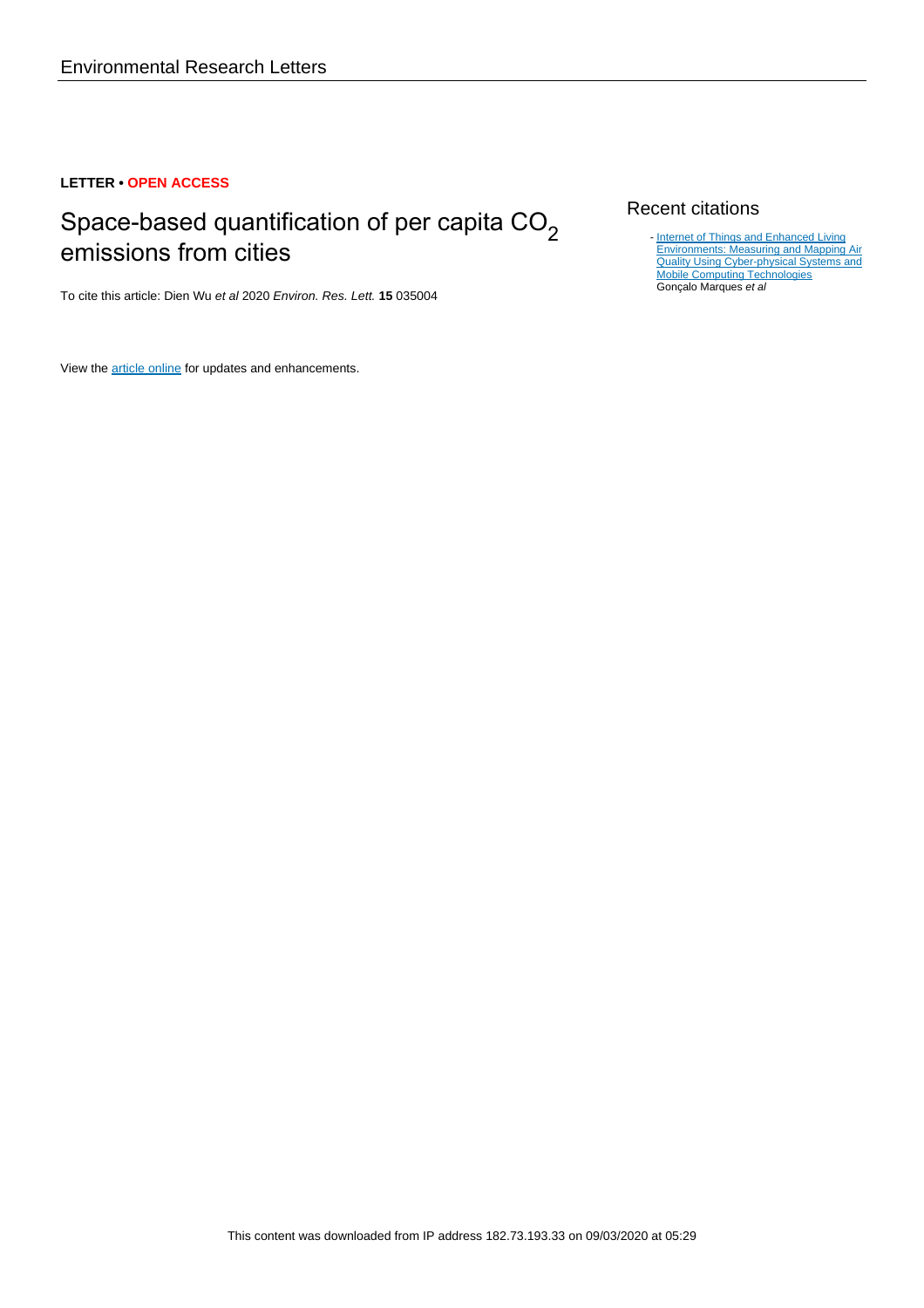OPEN ACCESS

CrossMark

Original content from this work may be used under the terms of the [Creative](http://creativecommons.org/licenses/by/3.0)

Any further distribution of this work must maintain attribution to the author(s) and the title of the work, journal citation

 $\overline{\odot}$ 

RECEIVED 24 September 2019 REVISED 2 January 2020 ACCEPTED FOR PUBLICATION 8 January 2020 PUBLISHED 20 February 2020

[licence.](http://creativecommons.org/licenses/by/3.0)

and DOI.

(cc

# **Environmental Research Letters**

#### LETTER

# Space-based quantification of per capita  $CO<sub>2</sub>$  emissions from cities

#### Dien Wu<sup>1,5</sup>  $\bullet$ , John C Lin<sup>1</sup>  $\bullet$ , Tomohiro Oda<sup>2,3</sup> and Eric A Kort<sup>4</sup>

- <sup>1</sup> Department of Atmospheric Sciences, University of Utah, Salt Lake City, United States of America
- <sup>2</sup> Goddard Earth Sciences Technology and Research, Universities Space Research Association, Columbia, MD, United States of America
- <sup>3</sup> Global Modeling and Assimilation Office, NASA Goddard Space Flight Center, Greenbelt, MD, United States of America
- <sup>4</sup> Climate and Space Sciences and Engineering, University of Michigan, Ann Arbor, United States of America
- Author to whom any correspondence should be addressed.

#### E-mail: [Dien.Wu@utah.edu](mailto:Dien.Wu@utah.edu)

Keywords: per capita  $CO_2$  emissions, urban scaling, population density, space-based estimates

Supplementary material for this article is available [online](https://doi.org/10.1088/1748-9326/ab68eb)

#### Abstract [Commons Attribution 3.0](http://creativecommons.org/licenses/by/3.0)

Urban areas are currently responsible for ~70% of the global energy-related carbon dioxide ( $CO<sub>2</sub>$ ) emissions, and rapid ongoing global urbanization is increasing the number and size of cities. Thus, understanding city-scale  $CO<sub>2</sub>$  emissions and how they vary between cities with different urban densities is a critical task. While the relationship between  $CO<sub>2</sub>$  emissions and population density has been explored widely in prior studies, their conclusions were sensitive to inconsistent definitions of urban boundaries and the reliance upon  $CO<sub>2</sub>$  emission inventories that implicitly assumed population relationships. Here we provide the first independent estimates of direct per capita  $CO_2$  emissions ( $E_{\text{pc}}$ ) from spaceborne atmospheric  $CO_2$  measurements from the Orbiting Carbon Observatory-2 (OCO-2) for a total 20 cities across multiple continents. The analysis accounts for the influence of meteorology on the satellite observations with an atmospheric model. The resultant upwind source region sampled by the satellite serves as an objective urban extent for aggregating emissions and population densities. Thus, we are able to detect emission 'hotspots' on a per capita basis from a few cities, subject to sampling restrictions from OCO-2. Our results suggest that  $E_{\text{pc}}$  declines as population densities increase, albeit the decrease in  $E_{\text{pc}}$  is partially limited by the positive correlation between  $E_{\text{pc}}$  and per capita gross domestic product. As additional  $CO<sub>2</sub>$ -observing satellites are launched in the coming years, our space-based approach to understanding  $CO<sub>2</sub>$  emissions from cities has significant potential in tracking and evaluating the future trajectory of urban growth and informing the effects of carbon reduction plans.

# 1. Introduction

As concerns mount among the global community for stabilizing climate and limiting warming to within 1.5 °C from pre-industrial levels (Allen et al [2019](#page-8-0)), cities have attracted attention as an arena where carbon emissions have the potential for significant reductions. While ongoing urbanization brings challenges to human welfare (Asrar et al [2019](#page-8-0)), urbanization is also an opportunity to transition cities to be more 'sustainable'. As such, many mayors around the world have made pledges to reduce carbon emissions from their cities (e.g. C40, Watts et al [2015](#page-9-0)). Against this societal and scientific backdrop, urgent needs exist for studies of carbon emissions and how such emissions vary with socioeconomic drivers. Given the highly dynamic and heterogeneous nature of urban systems, empirical relationships between urban  $CO<sub>2</sub>$ emissions and other characteristics about the cities may help inform the effectiveness of carbon reduction actions.

As two of the most widely studied urban characteristics, total population count and population density are closely linked to the intensity of socioeconomic activities and resulting  $CO<sub>2</sub>$  emissions (Fragkias et al [2013,](#page-8-0) Gudipudi et al [2016](#page-8-0)). Compared to population size, population density contains information about the spatial allocation of individuals, with implications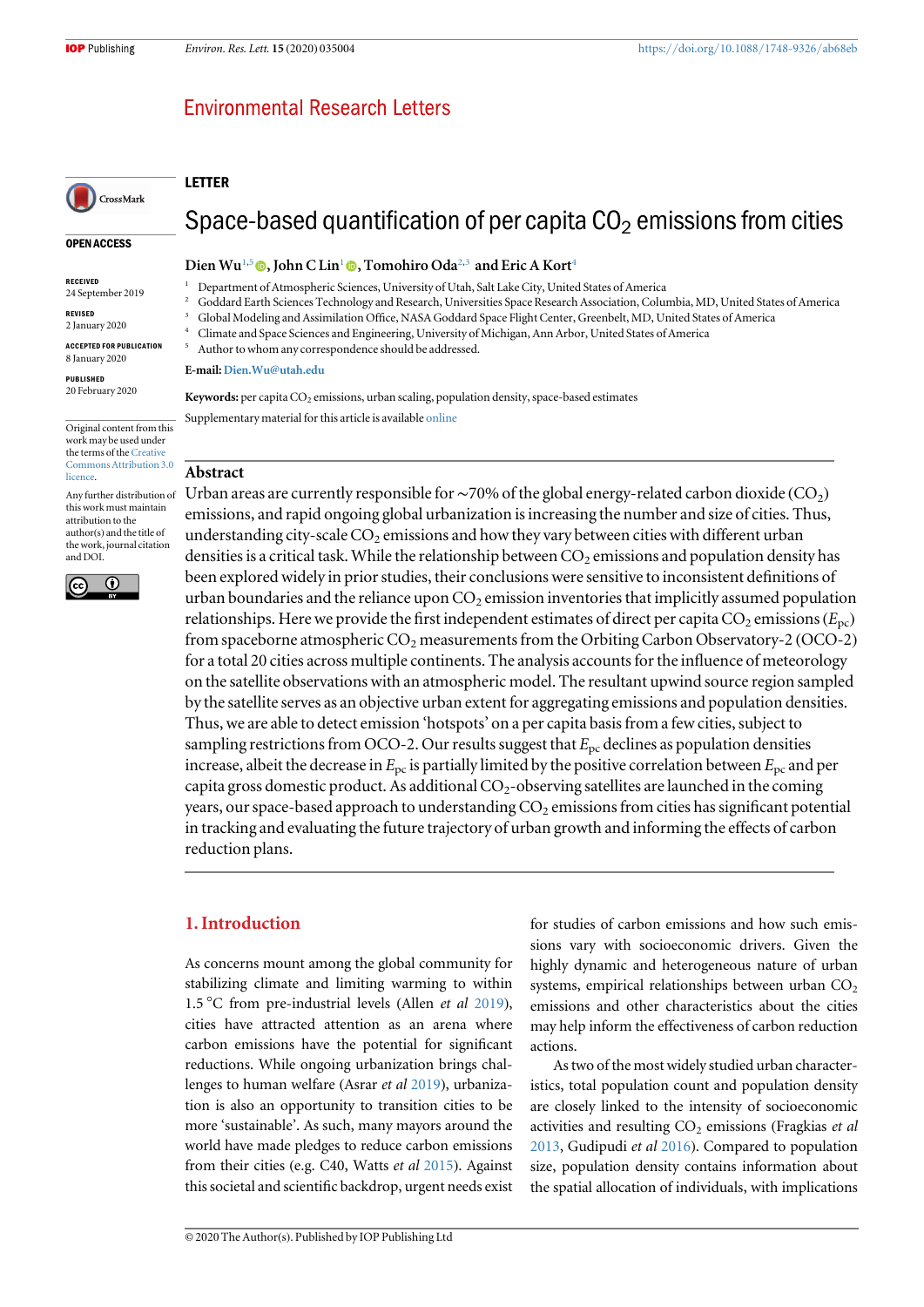

for urban planning. Furthermore, per capita emission accounting is commonly used as the basis with which emission reductions obligations as part of climate change agreements(Aldy [2006](#page-8-0)).

Numerous papers have attempted to elucidate city-scale  $CO<sub>2</sub>$  emissions and how they covary with population (and density) with both empirical fits and theoretical explanations (Bettencourt et al [2007](#page-8-0), Bettencourt [2013](#page-8-0), Fragkias et al [2013,](#page-8-0) Oliveira et al [2014,](#page-8-0) Gately et al [2015](#page-8-0), Gudipudi et al [2016](#page-8-0), [2019,](#page-8-0) Ribeiro et al [2019](#page-9-0)). For example, a 'sublinear' emission-density relationship implies a slower increase in total emission (i.e. decrease in per capita emission,  $E_{\text{pc}}$ ) relative to the increase in population density. In addition to population (density), competing factors may affect the efficiency of population density in modifying  $E_{\text{pc}}$ . To address the impact on emissions from competing factors, Fragkias et al ([2013](#page-8-0)) and Gately et al ([2015](#page-8-0)) examined their emission-population relationship with additional factors such as per capita personal income, job density, and population growth rate. Recent efforts have been made towards overcoming the possible confounding effects from urban area, GDP, and energy consumption, using sophisticated frameworks further inspired by the economic theory of production or the Kaya Identity (Gudipudi et al [2019,](#page-8-0) Ribeiro et al [2019](#page-9-0)).

However, prior studies examining per capita  $CO<sub>2</sub>$ estimates and how they covary with urban characteristics are subject to two main weaknesses:

- (1) Definitions of urban extent differ among studies. Consequently, inconsistent urban definitions lead to discrepancies in per capita urban emissions and divergent scaling relations and conclusions on 'whether larger cities are greener' (Fragkias et al [2013](#page-8-0), Oliveira et al [2014](#page-8-0)).
- (2) Lack of observational constraints. Most prior studies infer  $CO<sub>2</sub>$  emissions from self-reported data or emission inventories. Differing methods and purposes may result in reported emissions being inconsistent between local, regional, and national scales (Guan et al [2012](#page-8-0)). In addition, population data are often used in inventory development. Thus, analyses of relationships between inventory-based emissions and population could simply reproduce the inventories' underlying assumptions.

As global-scale  $CO<sub>2</sub>$  measurements have become available in recent years, studies have emerged to leverage spaceborne  $CO<sub>2</sub>$  measurements for studying urban emissions and urban characteristics. For example, column  $CO_2$  (XCO<sub>2</sub>) enhancements due to urban emissions derived from OCO-2 have been related to urban area sizes and self-reporting fossil fuel emissions over dozens of global cities (Labzovskii et al [2019](#page-8-0)). However, this study did not explicitly derive  $CO<sub>2</sub>$  emissions from the satellite measurements nor account for atmospheric transport.

In this work, we provide the first independent observational constraint on per capita emissions and their relationship with population density and per capita GDP, by using spaceborne  $CO<sub>2</sub>$  measurements from OCO-2 (Crisp et al [2017](#page-8-0)), launched by NASA in 2014. OCO-2 retrieves the vertically integrated atmospheric column  $CO<sub>2</sub>$  (XCO<sub>2</sub>) concentrations and has already demonstrated capability for informing the global carbon cycle (Liu et al [2017](#page-8-0)) and quantifying fine-scale  $CO<sub>2</sub>$  emissions from power plants (Nassar et al  $2017$ ) and a megacity (Hedelius et al  $2018$ ).

## 2. Data and methodology

By using OCO-2 measurements (section 2.1) and an atmospheric transport model (section [2.2](#page-3-0)), our goal is to extract the urban  $XCO<sub>2</sub>$  signal and use it to quantify city-wide per capita  $CO_2$  emissions ( $E_{pc}$ ) in different cities, with an attempt to examine how the urban emissions scale with variables such as population density and GDP (sections [2.3](#page-4-0)–[2.4](#page-4-0)).

#### 2.1. Target cities and OCO-2 observations

We select 20 cities across the midlatitudes over multiple continents (black boxes in figure  $1(a)$  $1(a)$ ) based on favorable data quality and sampling patterns from OCO-2, minimal interference from vegetation, and relatively high population density according to the Gridded Population of the World (GPWv4; Center for International Earth Science Information Network CIESIN, Columbia University [2017](#page-8-0)). As an indicator of potential interference from vegetation, contiguous Solar-Induced Fluorescence (SIF) product (Zhang et al [2018](#page-9-0)) during north hemispheric non-growing season in 2016 is used to confirm minimal vegetation activities in target cities (figure  $1(a)$  $1(a)$ ). We also examined the residual biogenic impact on our emission esimtates (SI appendix, Text D2 is available online at [stacks.iop.org](http://stacks.iop.org/ERL/15/035004/mmedia)/ERL/15/035004/mmedia).

Only satellite tracks whose upwind regions overlapping with the urban land during the non-growing season between September 2014 and April 2019 were analyzed for every city. The numbers of qualified satellite tracks span from 6 to 10 for northern hemispheric cities and are smaller for southern hemispheric cities (table S1). In the end, 134 satellite tracks were analyzed for emission estimates. For every track, we selected 50–90 screened satellite soundings with quality flags of zero from version 9 of OCO-2 lite files (OCO-2 Science Team/Michael Gunson, Annmarie Eldering  $2018$ ) to interpret track-specific urban  $XCO<sub>2</sub>$ signals (further explained in section [2.3](#page-4-0)). More details on the criteria for selecting cities and satellite tracks are described in SI appendix, text A.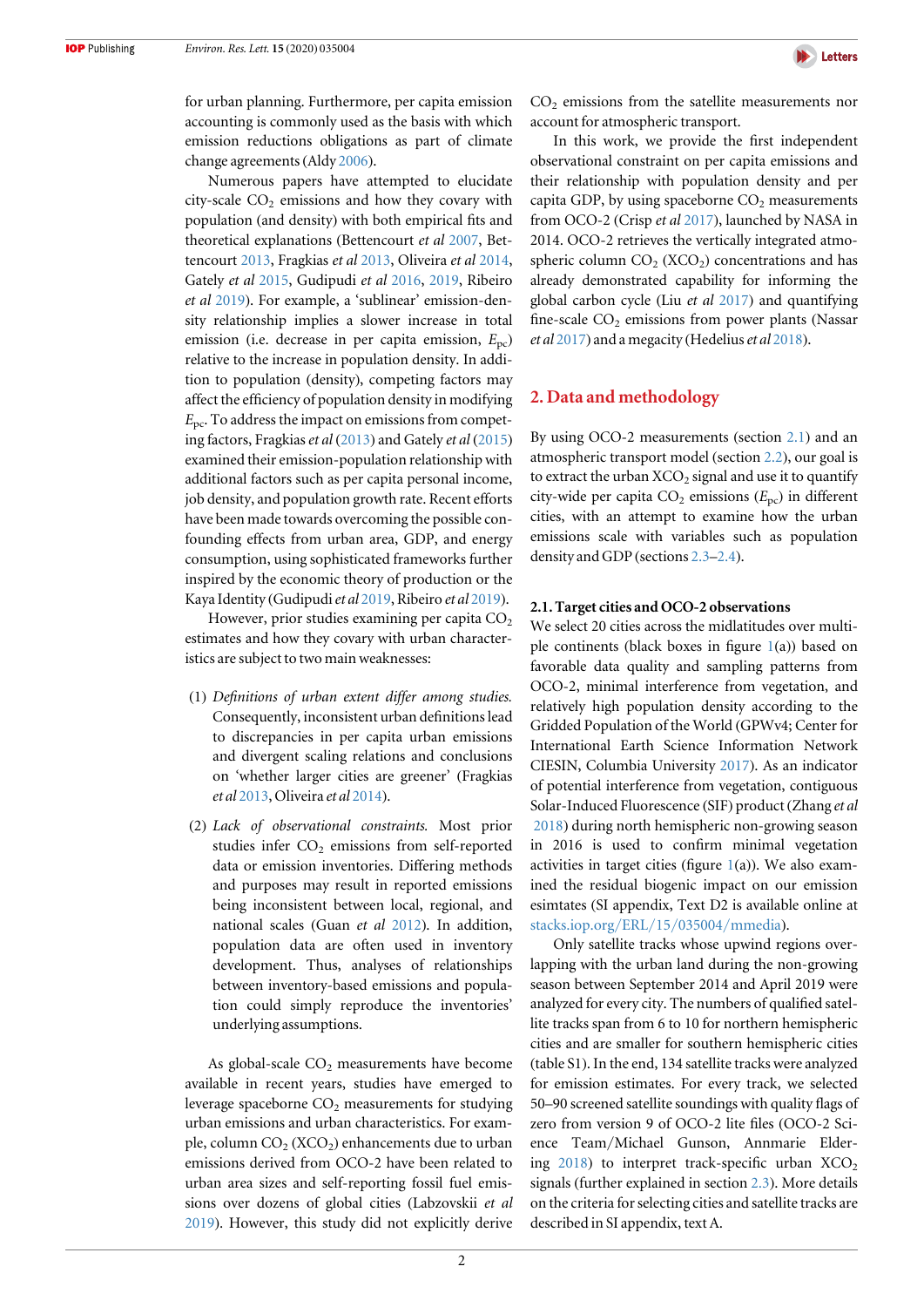

<span id="page-3-0"></span>

Figure 1. An illustration of the distribution of 20 target cities, satellite-observed XCO<sub>2</sub> and modeled source-receptor sensitivities. (a) Maps of 1 km × 1 km population density (PPS, capita km<sup>-2</sup>; in red) from GPWv4, with daily mean clear-sky contiguous SIF averaged over the north hemispheric non-growing reason in 2016 (mW m<sup>−2</sup> nm<sup>−1</sup> Sr<sup>−1</sup>; in green). Only areas with high PPS (>500 capita km−<sup>2</sup> ) are plotted to better reveal population centers. Spatial domains of 2° × 3°(black rectangles) are used to select OCO-2 soundings and to place X-STILT receptors. (b) Maps of latitudinal integrated source-receptor sensitivities (XFoot, ppm-°N/( $\mu$ mol  $m^{-2} s^{-1}$ ); in gray) and PPS-weighted  $X_{\text{foot}}(ppm-sN/(\mu m o l \, \text{capita}^{-1} s^{-1})$ ; in purple) in  $\log_{10}$  scale from X-STILT with XCO<sub>2</sub> measurements from OCO-2 (ppm; blue to red) over Las Vegas on 02/08/2018 2000 UTC. (c) Latitude series of screened XCO2 (quality flags  $OF = 0$ , gray triangles) with average values in each latitude bin (black triangles). Background XCO<sub>2</sub> (dashed green line) is defined as the mean observed XCO<sub>2</sub> over modeled background latitude ranges. The latitude range (light red) affected by the urban plume is interpolated from X-STILT.

### 2.2. Atmospheric transport model and input datasets

To calculate  $CO<sub>2</sub>$  emissions from the observed urban  $XCO<sub>2</sub>$  signal and account for wind patterns affecting the satellite measurements, we adopted the atmospheric column version of the Stochastic Time-Inverted Lagrangian Transport (X-STILT, Wu et al [2018](#page-9-0)) model. 100 air parcels are released per vertical level in the atmospheric columns ('column receptors') corresponding to selected satellite soundings locate. To transport air parcels in the model, we used the Eta Data Assimilation System (EDAS) at 40 km grid spacing for the US cities and the global data assimilation system at 0.5° grid spacing (Rolph et al [2017](#page-9-0)) for the remaining cities. Errors in the wind fields and their impacts on per capita emissions are carefully investigated (section [2.4](#page-4-0)).

Next, source-receptor sensitivities, also referred to as 'footprints' (Lin et al [2003,](#page-8-0) Fasoli et al [2018](#page-8-0)), are generated at the horizontal resolution of 1 km  $\times$  1 km with a spatial coverage of  $20^{\circ}$ -lat  $\times 20^{\circ}$ -lon around each city center. 'Column footprints'  $(X_{\text{foot}})$  gray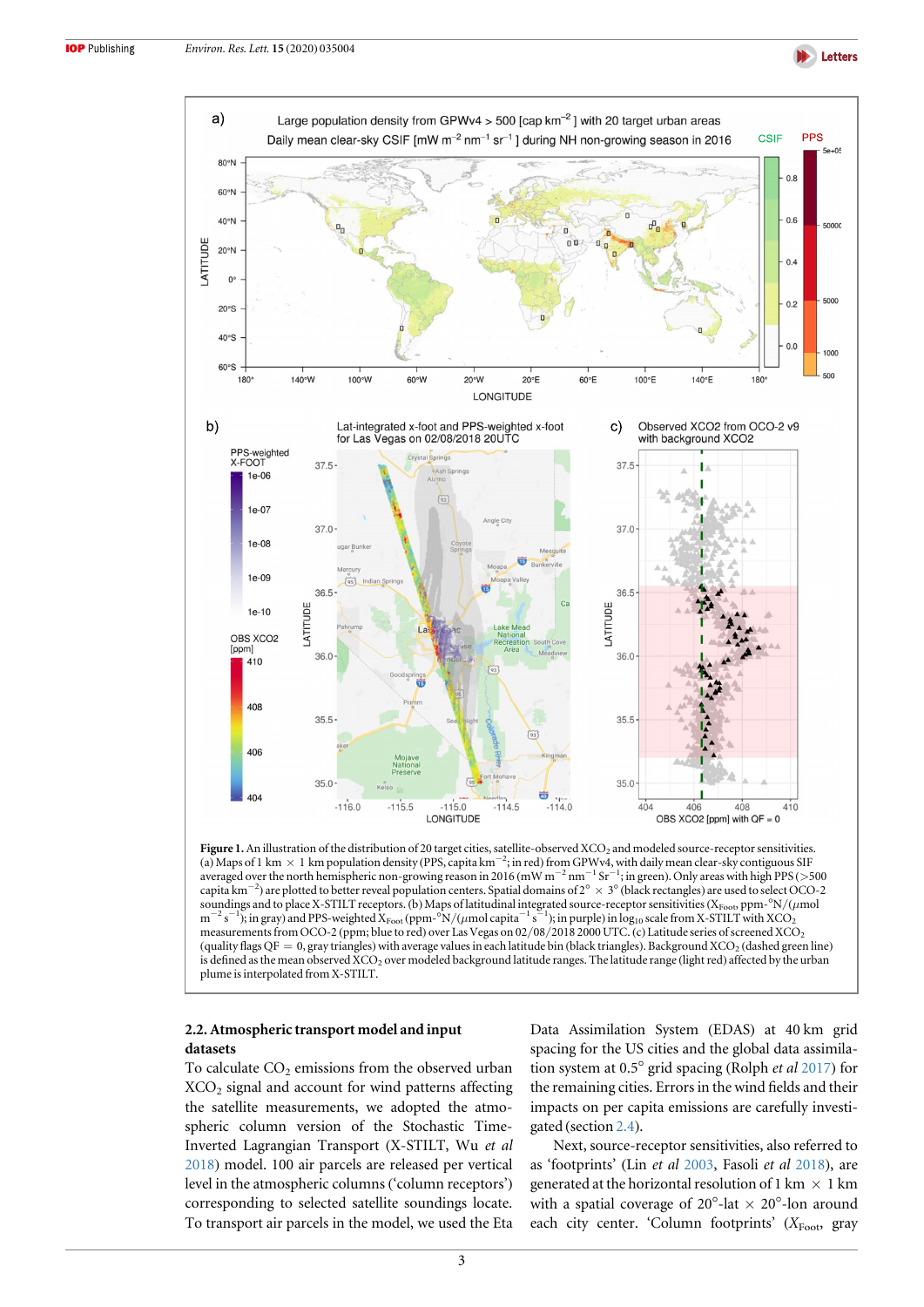<span id="page-4-0"></span>shading in figure  $1(b)$  $1(b)$ ) are matrices that link potential upwind source regions to downwind atmospheric columns with units of ppm/( $\mu$ mol m<sup>-2</sup> s<sup>-1</sup>), with proper weighting using OCO-2 vertical weighting functions. Therefore, the upwind source regions of the satellite soundings are elucidated by X-STILT, which is also the region for examining the overlap with gridded population density maps (purple shading in figure  $1(b)$  $1(b)$ ). Only population densities within source regions are taken into account to match with the corresponding urban signal observed by the satellite. Our objective approach of inferring source regions from the atmospheric model avoids having to impose, a priori, city boundaries.

The main dataset used to derive population density is the Gridded Population of the World (GPWv4, Center for International Earth Science Information Network CIESIN, Columbia University [2017](#page-8-0)). Land-Scan 2017 High Resolution Global Population Dataset (Dobson et al [2000](#page-8-0)) was used to evaluate possible bias in GPWv4 and its influence on scaling results (SI appendix, Text D1). Both products provide global population data at 1 km grid spacing. We adopted gridded GDP per capita (Kummu et al [2018](#page-8-0)), to assess how  $CO<sub>2</sub>$  emissions covary with socioeconomic variables.

# 2.3. Calculations of satellite-based urban signal, background  $XCO_2$ ,  $E_{pc}$ , and effective PPS

We solve for an intensive quantity—the per capita  $CO<sub>2</sub>$ emissions  $(E_{\text{pc}})$ —from all direct emitters over the source region affecting the satellite-observed  $XCO<sub>2</sub>$ , as elucidated by X-STILT. Instead of attempting to calculate spatially explicit emissions, we treat the entire city as a whole and estimate an overall emission value per satellite track per city. The city-wide calculation is more robust against errors in the atmospheric model and their impact on emission estimates (Wu *et al* [2018](#page-9-0)).

 $E_{\text{pc}}$  per track per city is calculated as the ratio between an urban signal and a population density (PPS)-weighted column footprint as showed in equation (1):

$$
E_{\rm pc} = \frac{\int_{l_1}^{l_2} XCO_{2,ff} (l) dl}{\sum_{x,y} \left\{ PPS(x, y) \int_{l_1}^{l_2} X_{\rm Foot} (x, y, l) dl \right\}} = \frac{\langle XCO_{2,ff} \rangle}{\langle XFP \rangle}, \tag{1}
$$

where  $x$ ,  $y$  are indices for the spatial grid,  $l$  is the latitude of every receptor/sounding. Spatial column footprints  $X_{\text{foot}}(x, y, l)$  are generated at every 50–90 column receptors for a given track. The integral in the numerator is a latitudinally integrated  $XCO<sub>2 ff</sub>$ enhancement due to fossil fuel combustion, or simply an urban  $XCO<sub>2</sub>$  signal. The entire summation in the denominator describes the overlapping region



between  $X_{\text{Foot}}$  and PPS, which is revealed by the purple shading in figure  $1(b)$  $1(b)$ .

More specifically,  $XCO_{2,ff}$  along the satellite swath are calculated as differences between a track-specific background and observed total XCO<sub>2</sub>. We followed the forward-simulation approach presented in Wu et al ([2018](#page-9-0)) to estimate an urban-enhanced latitude range (from  $l_1$  $l_1$  to  $l_2$ ; red ribbon in figure  $1(c)$ ) and background value over background region outside the latitude range. As not all source areas indicated by  $X_{\text{Foot}}$ are associated with high population density, gridded PPS from GPWv4 is convolved with latitudinally integrated  $X_{\text{foot}}$ . Lastly, a linear regression curve is fitted whose slope serves as the one overall  $E_{\text{pc}}$  estimate per city (figure S1).

To examine the relationship between  $E_{\text{pc}}$  and PPS, a representative PPS value is required for every city. Instead of simply taking the average of PPS within a prescribed urban area, we calculate an effective population density ( $PPS_{\text{eff}}$ ) as the footprint-normalized PPS:

$$
PPS_{\text{eff}} = \frac{\sum_{x,y} \left\{ PPS(x, y) \int_{l_1}^{l_2} X_{\text{Root}}(x, y, l) dl \right\}}{\sum_{x,y} \int_{l_1}^{l_2} X_{\text{foot}}(x, y, l) dl}
$$

$$
= \frac{\langle XFP \rangle}{\langle XF_{\text{tot}} \rangle},
$$
(2)

where  $XF_{\text{tot}}$  is the sum of footprints excluding those over lands or water bodies whose PPS are zero and  $X_{\text{foot}}$  serves as a spatial weighting factor. In other words, population densities within the urban core are often weighted more, with more leverage on influencing the satellite-observed  $XCO<sub>2</sub>$ . Therefore,  $PPS<sub>eff</sub>$ vary among different satellite tracks under different meteorological conditions. Besides PPS<sub>eff</sub>, we also calculated average PPS over the source region (PPS<sub>upwind</sub>) to scale against  $E_{\text{pc}}$  as a sensitivity test (SI appendix, text D1). Similar to the calculation of  $PPS<sub>eff</sub>$ , effective per capita GDP is also calculated for every track and city with spatial footprint serving as an areal weighting function.

#### 2.4. Uncertainty estimates for  $E_{\rm pc}$

The overall fractional error of  $E_{\text{pc}}$  is comprised of fractional errors in both observed urban signals and the atmospheric model (namely, from horizontal transport), according to  $E_{\text{pc}}$  calculation in equation (1). Vertical transport in X-STILT typically has a smaller uncertainty impact than horizontal transport (Wu et al [2018](#page-9-0)) and thus excluded from this study. Both observational and modeling errors are first quantified for each column receptor and then aggregated to track-level errors, after accounting for error covariances. Finally, by assuming statistical independence of errors between tracks, track-level errors decay as a function of  $\sqrt{N}$ , where N represents the numbers of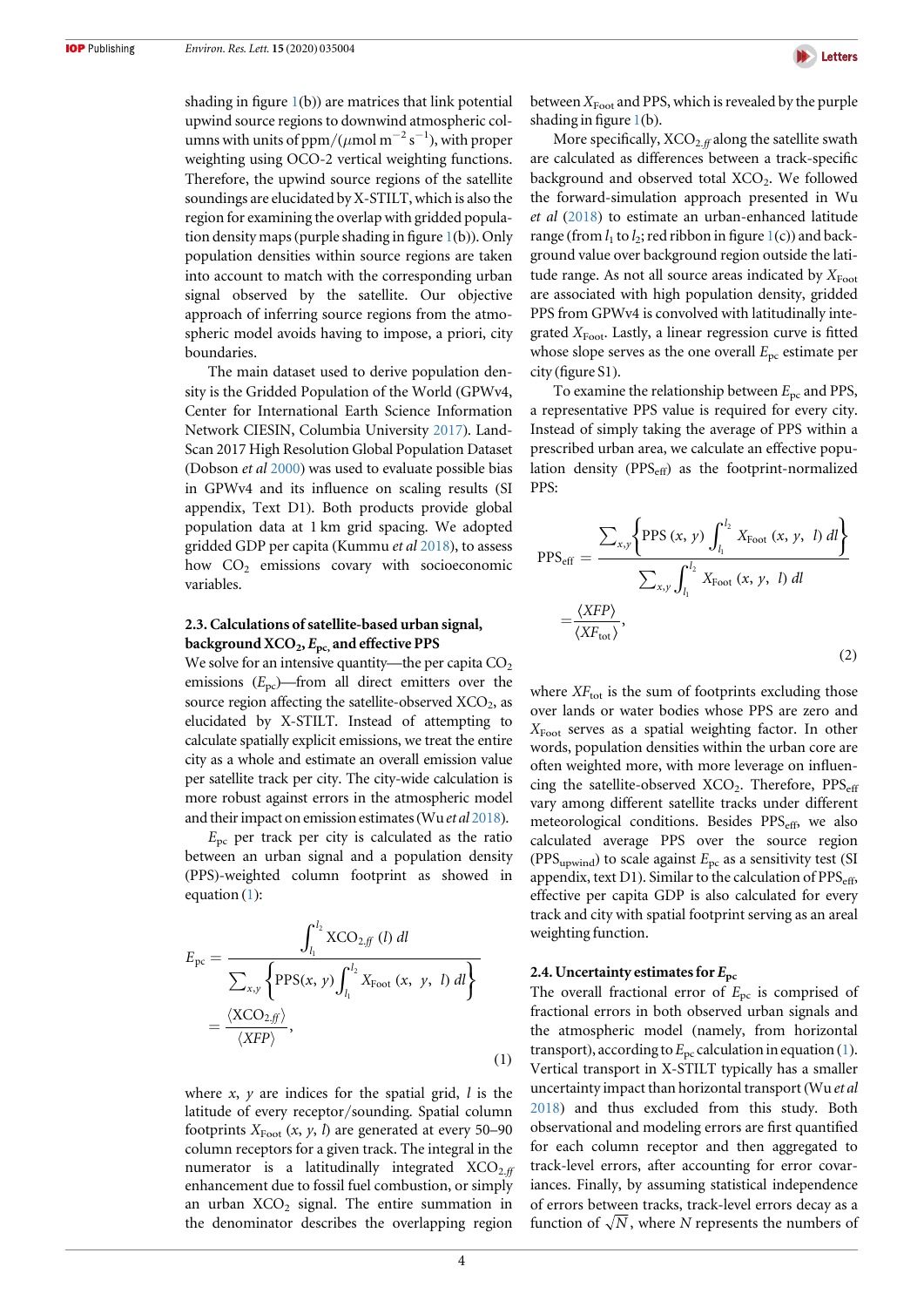tracks per city. Technical details of error quantifications are available in SI appendix, text C2.

#### 3. Results

#### 3.1. OCO-2/X-STILT E<sub>pc</sub> estimates

The average urban signal observed by OCO-2 varies from 0.21 to 1.56 ppm (Lat-avg. column in table S1). Our estimates of  $E_{\text{pc}}$  range from 1.22 to 44.30 tCO<sub>2</sub> yr<sup>-1</sup>. Estimates especially for low-emission cities fall within the same approximate range as national-level estimates from World Bank (World Bank [2014](#page-9-0)) or the Emissions Database for Global Atmospheric Research (EDGAR, Janssens-Maenhout et al [2019](#page-8-0)), even given differences in reporting years. Relative uncertainties of  $E_{\text{pc}}$  fluctuate from 16.0% to 46.9% for different cities(table S1). These uncertainties stem from a combination of measurement noise and errors in retrieving satellite  $XCO<sub>2</sub>$ , background  $XCO<sub>2</sub>$ , and the winds used to drive X-STILT.

A few cities stand out especially due to their high  $E_{\text{pc}}$ . Yinchuan is one of the four major coal production cities in China (Liu and Cai [2018](#page-8-0)). Due to rich coal resources and intensive coal production (Liu and Cai [2018](#page-8-0)),  $E_{\text{pc}}$  for Yinchuan is about five times higher than China's national-level estimates (table S1). In contrast, two other cities in China, Lanzhou and Xi'an, have comparable or slightly higher  $E_{\text{pc}}$  as the national average level. Middle Eastern cities are well-known for their natural gas and oil productions, while high  $E_{\text{pc}}$  of Johannesburg may be attributed to its coal-fired power plants as also seen from  $NO<sub>x</sub>$  instruments like TROPOMI (Reuter et al [2019](#page-9-0)).

To further understand the unique emission structures for individual cities and plausible causes for the extremely high  $E_{\text{pc}}$ , we adopt sectoral breakdown of emissions from an emission inventory (EDGARv5.0, Crippa et al [2019,](#page-8-0) https://[data.europa.eu](https://data.europa.eu/doi/10.2904/JRC_DATASET_EDGAR)/doi/10. 2904/[JRC\\_DATASET\\_EDGAR](https://data.europa.eu/doi/10.2904/JRC_DATASET_EDGAR)). These sectoral emissions, independent from OCO-2 based emissions, are utilized to calculate the  $XCO<sub>2</sub>$  percentage from every sector over all fossil fuel  $CO<sub>2</sub>$  (FFCO<sub>2</sub> sectors (ppm/ ppm; in %). It is noteworthy that ∼12.9%–81.5% of the EDGAR-modeled XCO<sub>2</sub> enhancements are caused by power industries for different cities, and cities with high  $E_{\text{pc}}$  have high shares from their power industries (figure S2(a)). This finding underscores the importance of power plants in overall urban emissions (Singer et al [2014](#page-9-0)). As direct emissions from power industries are often unrelated to urban population (density) while emissions from buildings are expected to be related, we adopted the power-to-building  $XCO<sub>2</sub>$ enhancement ratio (figure S2(b)) as an indicator of the relative importance of power industries. This indicator identified Riyadh, Yinchuan, and Johannesburg as cities with heavy power industries given their high power-to-building concentration ratios.



#### 3.2. Possible factors that drive  $E_{\rm pc}$

We next turn to the scaling relationship between  $E_{\text{pc}}$  and the effective population density (PPS $_{\text{eff}}$ , equation ([2](#page-4-0))) an overall population density representing each city.  $E_{\text{pc}}$ generally declines as PPS<sub>eff</sub> rises, even after uncertainties in  $E_{\text{pc}}$  are accounted for via Monte Carlo simulation. 5000 slopes of the  $E_{\text{pc}}$ -PPS<sub>eff</sub> relation in logarithmic space from the Monte Carlo analysis (blue lines in figure [2](#page-6-0)) have a mean value of –1.06 with a standard deviation of 0.083. Since cities with heavy power industries (defined in section 3.1) may skew the  $E_{\text{pc}}$ -PPS<sub>eff</sub> relation, we also report regression slopes with mean of –0.97 (gray lines in figure [2](#page-6-0)) after removing such cities from consideration.

In addition to PPS, we examine the relationship between  $E_{\text{pc}}$  and per capita GDP (GDP<sub>pc</sub>), which may shed light on  $E_{\text{pc}}$ 's dependency on city-wide living standards.  $E_{\text{pc}}$  increases linearly with GDP<sub>pc</sub> in logarithmic space, excluding a few industrial cities (figure S3). As a simple attempt to disentangle emission effects from  $GDP_{\text{pc}}$ , we carried out multiple regression fits using both PPS and  $GDP_{pc}$  in logarithmic space with  $E_{\text{pc}}$ 's uncertainties accounted via Monte Carlo simulations. For all 20 cities, coefficients of  $GDP_{pc}$  are all positive with a mean of 0.59, while coefficients of PPS become less negative than the previous fit using just PPS as the explanatory variable  $(-1.06 \text{ to } -0.83)$ , implying that the decrease in  $E_{\text{pc}}$  is partially limited by the positive correlation between  $E_{\text{pc}}$  and GDP<sub>pc</sub>.

Possibly to a lesser extent,  $E_{pc}$ -PPS relationship could be affected by other factors, e.g. emission seasonality caused by lack of summertime tracks, potential biases in GPWv4 and PPS<sub>eff</sub> calculations, and minor residual vegetation influences gradient. For instance,  $E_{\text{pc}}$  using LandScan may differ from those using GPWv4, especially for Doha and Riyadh (5th versus 6th columns in table S1). However, sensitivity analyses suggest that the inverse  $E_{\text{pc}}$ -PPS relation is robust (SI appendix, text D). Lastly, population dynamics (e.g. transient versus resident population) may potentially affect the track-level  $E_{\text{pc}}$  and scaling slopes, but has not been studied in this paper due to unavailability of such datasets to our knowledge.

#### 3.3. Production- and consumption-based emission accounting

These are ultimately two different accounting methods for anthropogenic carbon emissions, also reflected in emission inventories that are either consumptionbased (Davis and Caldeira [2010](#page-8-0), Jones and Kammen [2014,](#page-8-0) Moran et al [2018](#page-8-0)) or direct emission-based (Oda et al [2018](#page-8-0), Gurney et al [2009,](#page-8-0) Janssens-Maenhout et al [2019](#page-8-0)). Our estimates represent direct emissions from local emitters from a production-based perspective, in contrast to the concept of 'carbon footprint' or 'Scope 3 emission' (Moran et al [2018](#page-8-0)) which is calculated based on consumption (e.g. material, fuel, travel). Therefore, comparisons between estimates of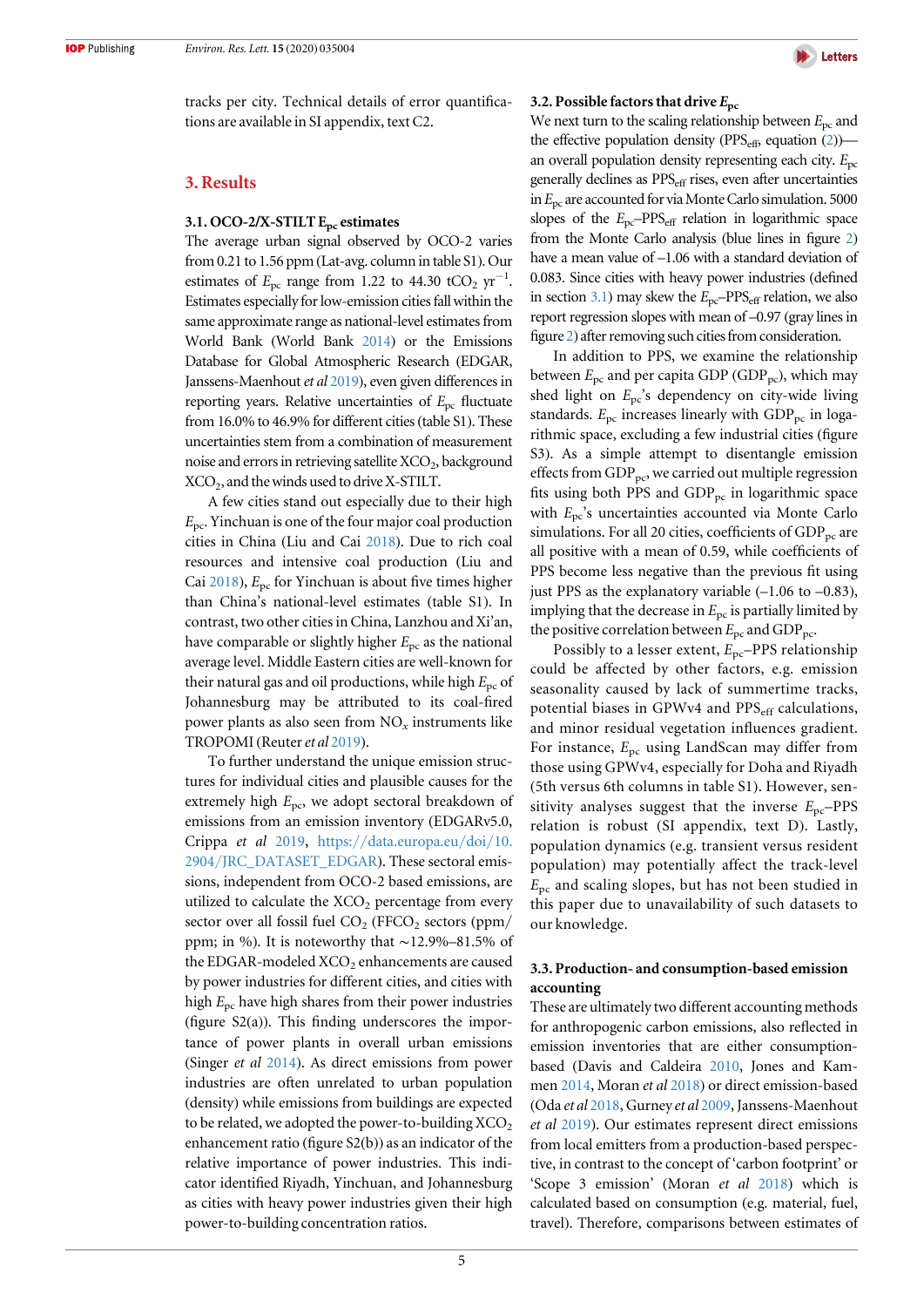

<span id="page-6-0"></span>

0.97) of 5000 slopes and y-intercepts for all 20 or 17 less industrial cities are plotted in light blue or black lines.

direct emission and carbon footprint help identify various cities' roles as potential net carbon exporters/ importers (Moran et al [2018](#page-8-0)). For example, Johannesburg, Riyadh, Urumqi, and Yinchuan have much larger direct emissions than carbon footprints, whereas Madrid and Seoul have smaller direct estimates (table S1), which likely implies the former three cities being net 'carbon exporters' and the latter two cities as'importers'.

The scaling relationship obtained in this study is estimated based on a 'production-based/direct' emissions perspective, as informed from the satelliteobserved  $CO<sub>2</sub>$  plumes that attribute emissions to sources at locations where the  $CO<sub>2</sub>$  is emitted to the atmosphere. However, urban residents rely on food and energy produced elsewhere. It is also possible that the scaling relationship could differ for the alternative consumption-based perspective, since residents of large and dense cities can consume goods and services that result in emissions elsewhere (Jones and Kammen [2014,](#page-8-0) Moran et al [2018](#page-8-0)). For example, it has been suggested that the carbon footprint per household (consumption perspective) and its variation with population density differs between urban cores, suburbs, and rural areas(Jones and Kammen [2014](#page-8-0)). However, we did not examine the population density dependence on  $CO<sub>2</sub>$  emissions at sub-urban scale or for subsets of population densities, given limited sample size and increasing complexity for calculating  $E_{\text{pc}}$ over suburbs and rural places from lower signal-tonoise ratio in  $XCO<sub>2</sub>$  and potential interference from biospheric fluxes.

While consumption-based emission accounting brings unique insights to international mitigation efforts, it may suffer from higher uncertainties due to emission reallocations (Peters [2008](#page-9-0)). Nonetheless, we stress that both the direct emissions perspective adopted in our analysis and the consumption-based emissions perspective are equally important and relevant, from both research and mitigation standpoints.

## 4. Discussion

Studies focusing on urban agglomeration and carbon emissions have increased in number within the past few decades. Some have related total carbon emissions to total population (Fragkias et al [2013,](#page-8-0) Oliveira et al [2014,](#page-8-0) Gudipudi et al  $2019$ ) while others used per capita emissions versus population density (Gately et al [2015](#page-8-0), Gudipudi et al [2016](#page-8-0)). The conversion between these two scaling relations requires an assumption of urban area when converting population density to total population or  $E_{\text{pc}}$  to total emissions (SI appendix, text B). The purpose and advantage of our top-down approach is to avoid having to explicitly outline the spatial extent of the urban area for collecting emissions or socioeconomic data by relying on the atmosphere to sample the emissions upwind of satellite tracks (figure  $1(b)$  $1(b)$ ) and focusing on an intensive quantity like  $E_{\text{pc}}$ . Therefore, we discuss our results in light of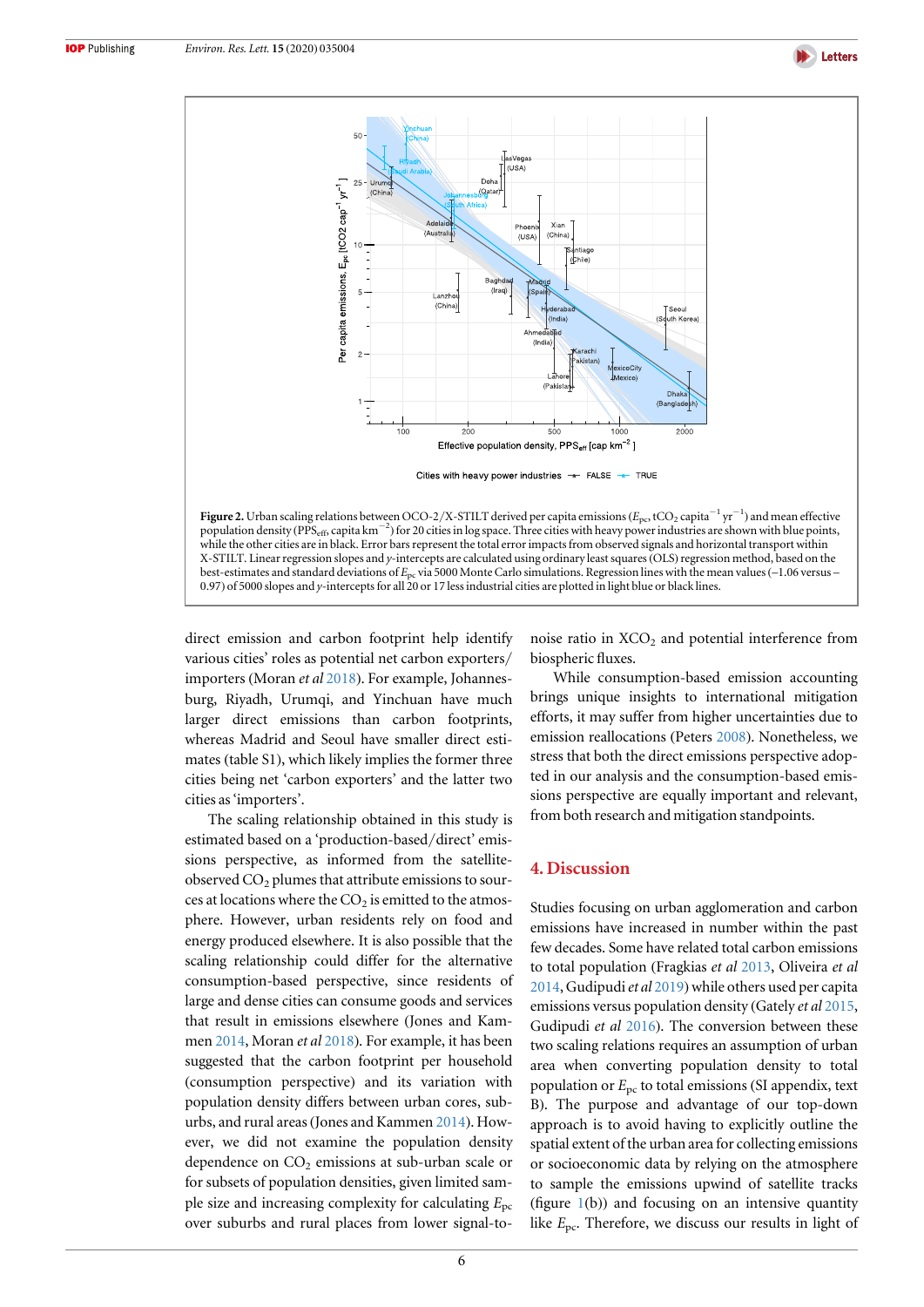previously-published papers reporting the relationship between  $E_{\text{pc}}$  and population density. A few decades ago, an inverse relation was first discovered between per capita annual gasoline use and population density for dozens of large cities around the globe (Newman and Kenworthy [1989](#page-8-0)). A similar decline in per capita on-road  $CO<sub>2</sub>$  emission with increased population density was found for US cities(Gately et al [2015](#page-8-0)). Outside the transportation sector, residential and commercial  $CO<sub>2</sub>$  emissions also scale sublinearly with population density over US cities (Gudipudi et al [2016](#page-8-0)).

More recently, an analysis using ground-based CO2 measurements derived a nonlinear relation between the total daytime fossil fuel  $CO<sub>2</sub>$  (FFCO<sub>2</sub>) fluxes and  $PPS<sub>eff</sub>$  across five local regions in Salt Lake City (Mitchell et al  $2018$ ). Total FFCO<sub>2</sub> fluxes first increase with PPS<sub>eff</sub> but then stabilize for  $PPS_{\text{eff}} > 200$ individual km−<sup>2</sup> , suggesting denser neighborhoods even within the same urban area are associated with lower per capita emissions. Linear, sublinear and superlinear relations are associated respectively with individual human needs; infrastructure; and creation of information, wealth and resources (Bettencourt et al [2007](#page-8-0)). Thus, we speculate that our derived sublinear relation can likely be explained by denser cities' capabilities in enhancing productivities and reducing per capita emissions for sectors like transportation, where infrastructures and resources are shared and commuting distance and cost are largely reduced (Bettencourt et al [2007,](#page-8-0) Glaeser and Kahn [2010](#page-8-0)). The use of renewable or nuclear energy could affect  $E_{\text{pc}}$  by replacing traditional energy sources like coal or natural gas. However, the quantitative impact on  $E_{\text{pc}}$  and the scaling relation from switching to clean energy is difficult to estimate with the current dataset.

We acknowledge that the city and track numbers sampled in this study, while covering multiple continents, remain small. The limited sample size renders difficult detailed comparisons within or across nations. Therefore, we only attempted to focus on the overall scaling relation without further breakdowns. Although we tried to account for competing factors' impact on  $E_{\text{pc}}$ -PPS scaling relationship, more comprehensive studies using more observational data are needed. Nevertheless, the limited number of cities analyzed here arise from the small number of suitable tracks, the choice to filter out seasons and areas with potential interference from vegetation, and the fact that OCO-2 was not explicitly designed for urban monitoring but for large-scale, global observations of atmospheric CO<sub>2</sub>.

## 5. Conclusion

Despite low sample sizes, our study offers a unique viewpoint at the scale of urban carbon emissions using independent space-based observations, rather than



the erstwhile approach of relying on emission inventories. In the upcoming few years, rapid growth in satellite observations is expected. For instance, the 'snapshot area mapping' (SAM) mode from OCO-3 (Eldering et al [2019](#page-8-0)) would yield more frequent observations with a wider spatial coverage around hundreds of cities. OCO-3's SAM mode will carry out additional XCO<sub>2</sub> observations distributed densely over a region spanning approximately 80 km by 80 km, centered over the urban core of cities from around the world. Thus, researchers will have the opportunity to derive  $CO<sub>2</sub>$  emissions from different parts of an urban area and relate them with population statistics or other socio-economic indicators at sub-urban scales. The investigation into the temporal trends of carbon emissions, population densities, or their resultant scaling relations would also be meaningful due to ongoing carbon mitigation efforts.

# 6. Database deposition

Data and code adopted in this study are available online, including OCO-2 level 2 v9r lite files (doi: 10.5067/[W8QGIYNKS3JC](https://doi.org/10.5067/W8QGIYNKS3JC)), population density datasets (GPWv4.10 from [https:](https://sedac.ciesin.columbia.edu/data/collection/gpw-v4)//[sedac.ciesin.columbia.](https://sedac.ciesin.columbia.edu/data/collection/gpw-v4) edu/data/[collection](https://sedac.ciesin.columbia.edu/data/collection/gpw-v4)/gpw-v4 and LandScan 2017 from https://[landscan.ornl.gov](https://landscan.ornl.gov/downloads/2017)/downloads/2017), X-STILT model (https://[github.com](https://github.com/uataq/X-STILT)/uataq/X-STILT), and meteorological data (ftp://[arlftp.arlhq.noaa.gov](ftp://arlftp.arlhq.noaa.gov/archives/)/ [archives](ftp://arlftp.arlhq.noaa.gov/archives/)/).

#### Acknowledgments

This work is based upon work supported by the National Aeronautics and Space Administration funding under grant NNX15AI41G, 80NSSC19K0196, NNX15AI42G, 80NSSC19K0093, NNX15AI40G, 80NSSC18K1313. The first author thanks Logan Mitchell, Benjamin Fasoli, Junjie Liu, and Guannan Wei for their helpful discussions. We thank the anonomous reviewers for their constructive criticisms that help improve this manuscript. The OCO-2 data were produced by the OCO-2 project at the Jet Propulsion Laboratory, California Institute of Technology, and obtained from the OCO-2 data archive maintained at the NASA Goddard Earth Science Data and Information Services Center ([10.5067](https://doi.org/10.5067/W8QGIYNKS3JC)/ [W8QGIYNKS3JC](https://doi.org/10.5067/W8QGIYNKS3JC), last access date: 11/07/2018). The authors acknowledge the NOAA Air Resources Laboratory (ARL) and the READY website ([http:](http://www.ready.noaa.gov)// [ready.noaa.gov](http://www.ready.noaa.gov), last access date: 10/01/2018) for the meteorological data used in this publication. The EDGARv5.0 sector-specific fossil fuel  $CO<sub>2</sub>$  emissions are obtained from https://[data.europa.eu](https://data.europa.eu/doi/10.2904/JRC_DATASET_EDGAR)/doi/10. 2904/[JRC\\_DATASET\\_EDGAR.](https://data.europa.eu/doi/10.2904/JRC_DATASET_EDGAR) The support and resources from the Center for High Performance Computing (CHPC) at the University of Utah are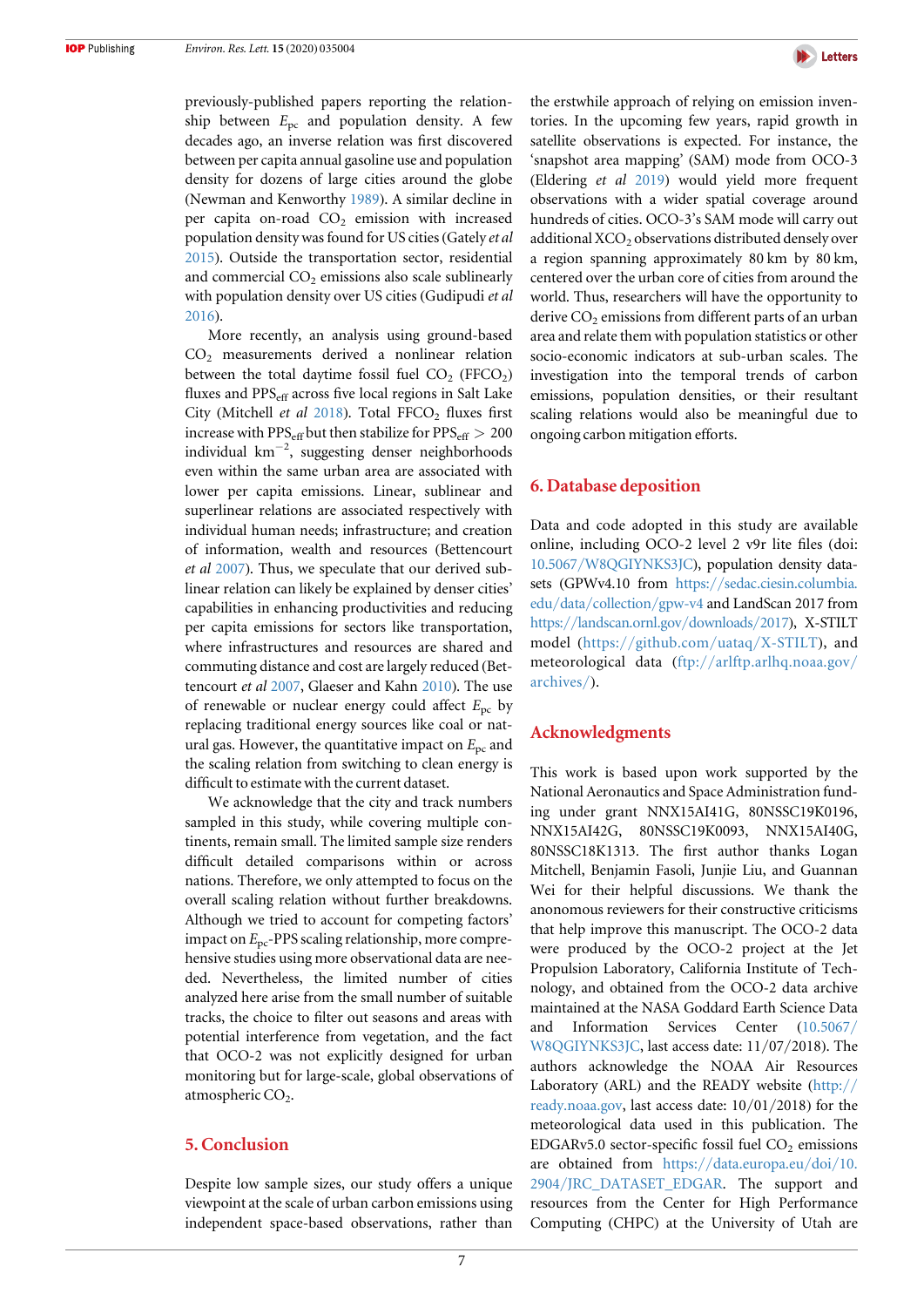

<span id="page-8-0"></span>gratefully acknowledged. The authors declare that they have no conflict of interests.

# ORCID iDs

Dien Wu <sup>th</sup> [https:](https://orcid.org/0000-0002-2915-5335)//orcid.org/[0000-0002-2915-5335](https://orcid.org/0000-0002-2915-5335) Joh[n](https://orcid.org/0000-0003-2794-184X) C Lin C[https:](https://orcid.org/0000-0003-2794-184X)//orcid.org/[0000-0003-2794-184X](https://orcid.org/0000-0003-2794-184X)

# References

- Aldy J E 2006 Per capita carbon dioxide emissions: Convergence or divergence? Environ. Resour. Econ. 33 [533](https://doi.org/10.1007/s10640-005-6160-x)–55
- Allen M et al 2019 Technical Summary: Global warming of 1.5°C. An IPCC Special Report on the impacts of global warming of 1.5°C above pre-industrial levels and related global greenhouse gas emission pathways, in the context of strengthening the global response to the threat of climate change, sustainable development, and efforts to eradicate poverty (Geneva: Intergovernmental Panel on Climate Change) (accepted) ([https:](https://www.ipcc.ch/site/assets/uploads/sites/2/2018/12/SR15_TS_High_Res.pdf)//ipcc.ch/site/assets/[uploads](https://www.ipcc.ch/site/assets/uploads/sites/2/2018/12/SR15_TS_High_Res.pdf)/ sites/2/2018/12/[SR15\\_TS\\_High\\_Res.pdf](https://www.ipcc.ch/site/assets/uploads/sites/2/2018/12/SR15_TS_High_Res.pdf))
- Asrar G, Lucas P, van Vuuren D, Pereira L, Vervoort J and Bhargava R 2019 Outlooks in GEO-6Global Environment Outlook (GEO-6): Healthy Planet, Healthy People (Cambridge: Cambridge University Press) pp 463–9
- Bettencourt L M A 2013 The origins of scaling in cities Science [340](https://doi.org/10.1126/science.1235823) [1438](https://doi.org/10.1126/science.1235823)–41
- Bettencourt L M A, Lobo J, Helbing D, Kühnert C and West G B 2007 Growth, innovation, scaling, and the pace of life in cities Proc. Natl Acad. Sci. 104 [7301](https://doi.org/10.1073/pnas.0610172104)–6
- Center for International Earth Science Information Network (CIESIN), Columbia University 2017 Gridded Population of the World, Version 4 (GPWv4): Basic demographic Characteristics, Revision 10 (Palisades, NY: NASA Socioeconomic Data and Applications Center(SEDAC)) (accessed: 26/06/2018) (https://doi.org/10.7927/[H45H7D7F](https://doi.org/10.7927/H45H7D7F))
- Crippa M, Oreggioni G, Guizzardi D, Muntean M, Schaaf E, Lo Vullo E, Solazzo E, Monforti-Ferrario F, Olivier J G J and Vignati E 2019 Fossil CO2 and GHG emissions of all world countries—2019 Report EUR 29849 EN Publications Office of the European Union, Luxembourg JRC117610 ([https:](https://doi.org/10.2760/687800)//doi. org/[10.2760](https://doi.org/10.2760/687800)/687800)
- Crisp D et al 2017 The on-orbit performance of the Orbiting Carbon Observatory-2 (OCO-2) instrument and its radiometrically calibrated products Atmos. Meas. Tech. [10](https://doi.org/10.5194/amt-10-59-2017) 59–81
- Davis S J and Caldeira K 2010 Consumption-based accounting of CO2 emissions Proc. Natl Acad. Sci. 107 [5687](https://doi.org/10.1073/pnas.0906974107)–92
- Dobson J E, Bright E A, Coleman P R, Durfee R C and Worley B A 2000 LandScan: a global population database for estimating populations at risk Photogramm. Eng. Remote Sens. 66 849–57
- Eldering A, Taylor T E, O'Dell CW and Pavlick R 2019 The OCO-3 mission: measurement objectives and expected performance based on 1 year of simulated data Atmos. Meas. Tech. [12](https://doi.org/10.5194/amt-12-2341-2019) [2341](https://doi.org/10.5194/amt-12-2341-2019)–70
- Fasoli B, Lin J C, Bowling D R, Mitchell L and Mendoza D 2018 Simulating atmospheric tracer concentrations for spatially distributed receptors: updates to the Stochastic Time-Inverted Lagrangian Transport model's R interface (STILT-R version 2) Geosci. Model Dev. 11 [2813](https://doi.org/10.5194/gmd-11-2813-2018)-24
- Fragkias M, Lobo J, Strumsky D and Seto K C 2013 Does Size Matter? Scaling of CO<sub>2</sub> Emissions and US Urban Areas PLoS One 8 [e64727](https://doi.org/10.1371/journal.pone.0064727)
- Gately C K, Hutyra L R and Sue Wing I 2015 Cities, traffic, and  $CO_2$ : a multidecadal assessment of trends, drivers, and scaling relationships Proc. Natl Acad. Sci. 112 [4999](https://doi.org/10.1073/pnas.1421723112)–5004
- Glaeser E L and Kahn M E 2010 The greenness of cities: carbon dioxide emissions and urban development J. Urban Econ. [67](https://doi.org/10.1016/j.jue.2009.11.006) [404](https://doi.org/10.1016/j.jue.2009.11.006)–18
- Guan D, Liu Z, Geng Y, Lindner S and Hubacek K 2012 The gigatonne gap in China's carbon dioxide inventories Nat. Clim. Change 2 [672](https://doi.org/10.1038/nclimate1560)–5
- Gudipudi R, Fluschnik T, Ros A G C, Walther C and Kropp J P 2016 City density and CO<sub>2</sub> efficiency Energy Policy 91 [352](https://doi.org/10.1016/j.enpol.2016.01.015)-61
- Gudipudi R, Rybski D, Lüdeke M K B, Zhou B, Liu Z and Kropp J P 2019 The efficient, the intensive, and the productive: insights from urban Kaya scaling Appl. Energy [236](https://doi.org/10.1016/j.apenergy.2018.11.054) 155–62
- Gurney K R, Mendoza D L, Zhou Y, Fischer M L, Miller C C, Geethakumar S and de la Rue du Can S 2009 High resolution fossil fuel combustion CO<sub>2</sub> emission fluxes for the united states Environ. Sci. Technol. 43 [5535](https://doi.org/10.1021/es900806c)–41
- Hedelius J K, Liu J, Oda T, Maksyutov S, Roehl C M, Iraci L T, Podolske J R, Hillyard P W, Wunch D and Wennberg P O 2018 Southern California Megacity  $CO<sub>2</sub>$ ,  $CH<sub>4</sub>$ , and CO flux estimates using remote sensing and a Lagrangian model Atmos. Chem. Phys. 18 [16271](https://doi.org/10.5194/acp-18-16271-2018)–91
- Janssens-Maenhout Get al 2019 EDGAR v4.3.2 Global Atlas of the three major Greenhouse Gas Emissions for the period 1970–2012 Earth Syst. Sci. Data 11 [959](https://doi.org/10.5194/essd-11-959-2019)–[1002](https://doi.org/10.5194/essd-11-959-2019)
- Jones C and Kammen D M 2014 Spatial distribution of US household carbon footprints reveals suburbanization undermines greenhouse gas benefits of urban population density Environ. Sci. Technol. 48 [895](https://doi.org/10.1021/es4034364)–902
- Kummu M, Taka M and Guillaume J H A 2018 Gridded global datasets for gross domestic product and human development index over 1990–2015 Sci. Data 5 [180004](https://doi.org/10.1038/sdata.2018.4)
- Labzovskii L D, Jeong S and Parazoo N C 2019 Working towards confident spaceborne monitoring of carbon emissions from cities using Orbiting Carbon Observatory-2 Remote Sens. Environ. 233 [111359](https://doi.org/10.1016/j.rse.2019.111359)
- Lin J C, Gerbig C, Wofsy S C, Andrews A E, Daube B C, Davis K J and Grainger C A 2003 A near-field tool for simulating the upstream influence of atmospheric observations: the stochastic time-inverted lagrangian transport (STILT) model J. Geophys. Res. Atmos. 108 [4493](https://doi.org/10.1029/2002JD003161)
- Liu J et al 2017 Contrasting carbon cycle responses of the tropical continents to the 2015–2016 El Niño Science 358 [eaam5690](https://doi.org/10.1126/science.aam5690)
- Liu Z and Cai B 2018 High-Resolution Carbon Emissions Data For Chinese Cities Report(Cambridge, MA: Belfer Center for Science and International Affairs, Harvard University) (https://[belfercenter.org](https://www.belfercenter.org/sites/default/files/files/publication/Emissions%202018.pdf)/sites/default/files/files/ publication/[Emissions%202018.pdf](https://www.belfercenter.org/sites/default/files/files/publication/Emissions%202018.pdf))
- Mitchell L E et al 2018 Long-term urban carbon dioxide observations reveal spatial and temporal dynamics related to urban characteristics and growth Proc. Natl Acad. Sci. [115](https://doi.org/10.1073/pnas.1702393115) [2912](https://doi.org/10.1073/pnas.1702393115)–7
- Moran D, Kanemoto K, Jiborn M, Wood R, Többen J and Seto K C 2018 Carbon footprints of 13 000 cities Environ. Res. Lett. [13](https://doi.org/10.1088/1748-9326/aac72a) [064041](https://doi.org/10.1088/1748-9326/aac72a)
- Nassar R, Hill T G, McLinden C A, Wunch D, Jones D B A and Crisp D 2017 Quantifying  $CO<sub>2</sub>$  emissions from individual power plants from space Geophys. Res. Lett. [44](https://doi.org/10.1002/2017GL074702) 10-45
- Newman P W G and Kenworthy J R 1989 Gasoline consumption and cities: a comparison of US cities with a global survey J. Am. Plan. Assoc. [55](https://doi.org/10.1080/01944368908975398) 24–37
- OCO-2 Science Team/Michael Gunson, Annmarie Eldering OCO-2 ST 2018 DatasetOCO-2 Level 2 bias-corrected XCO2 and other select fields from the full-physics retrieval aggregated as daily files, Retrospective Processing V9r(Greenbelt, MD: Goddard Earth Sciences Data and Information Services Center)(https://[disc.gsfc.nasa.gov](http://arxiv.org/abs/https://disc.gsfc.nasa.gov/datasets/OCO2_L2_Lite_FP_9r/summary?keywords=OCO-2)/datasets/OCO2\_L2\_ Lite\_FP\_9r/[summary?keywords](http://arxiv.org/abs/https://disc.gsfc.nasa.gov/datasets/OCO2_L2_Lite_FP_9r/summary?keywords=OCO-2)=OCO-2)
- Oda T, Maksyutov S and Andres R J 2018 The open-source data inventory for anthropogenic CO<sub>2</sub>, version 2016 (ODIAC2016): a global monthly fossil fuel  $CO<sub>2</sub>$  gridded emissions data product for tracer transport simulations and surface flux inversions Earth Syst. Sci. Data [10](https://doi.org/10.5194/essd-10-87-2018) [87](https://doi.org/10.5194/essd-10-87-2018)–[107](https://doi.org/10.5194/essd-10-87-2018)
- Oliveira E A, Andrade J S and Makse H A 2014 Large cities are less green Sci. Rep. 4 [13](https://doi.org/10.1038/srep04235)–21